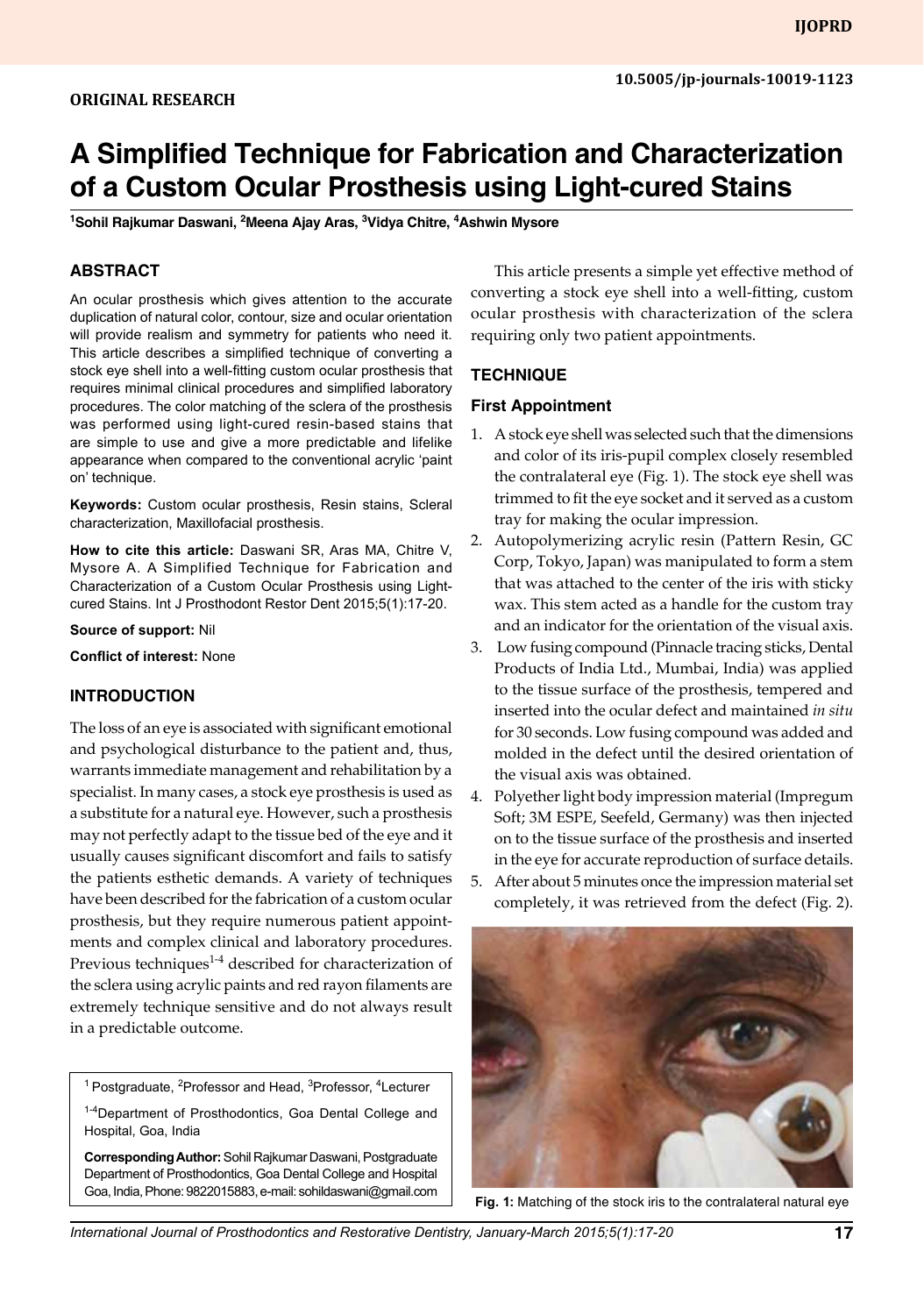The position of the iris and the size of the palpebral openings were compared with those of the normal eye.

- 6. The impression surface was painted with type III dental stone (Kalstone, Kalabhai Pvt Ltd., Mumbai, India) and was placed in a flexible rubber cup filled with type III dental stone to get a cast. This cast was then invested in a flask filled with type II gypsum material (Kaldent, Kalabhai Pvt Ltd., Mumbai, India) (Fig. 3).
- 7. After completion of setting, the impression material was removed from the flask and replaced by molten wax (Modeling Wax, The Hindustan Dental Products, Hyderabad, India).
- 8. After the wax cooled, the flask was reopened and the stock eye shell along with the hardened wax on the tissue surface was retrieved (Fig. 4). This was tried-in the patient's eye and its positioning with respect to the adjacent eye was checked (Fig. 5). After the trial, wax on the tissue surface of the stock eye shell was removed and the shell was repositioned in the upper half of the flask.



**Fig. 2:** Impression made using low fusing compound and polyether light body

9. Clear polymethyl methacrylate (Heat Cure, Dental Products of India Ltd., Mumbai, India) was mixed and packed in the mold space, and compression molding was carried out (Fig. 6). A short curing cycle was followed for the acrylization. After processing, the prosthesis was recovered from the flask, and finishing and polishing were done. The stock eye shell was converted to a custom ocular prosthesis (Fig. 7).

# **Second Appointment**

- 10. This custom ocular prosthesis was tried-in the patient's eye to check for extent, fit comfort and iris position.
- 11. Characterization of the sclera was carried out using light curing stains (SR Adoro, Ivoclar Vivadent, Schaan, Liechtenstein) and the light-curing unit (Targis Power Upgrade, Ivoclar Vivadent, Leichtenstein). These stains contain urethane dimethacrylate (47-48 wt%) and silicon dioxide (49-50 wt%) and are routinely used for characterization of acrylic denture teeth.



**Fig. 4:** Hardened wax on the tissue surface of the stock eye shell



**Fig. 3:** Base and counter flasks after setting of dental plaster



**Fig. 5:** Try-in and verification of the visual axis of orientation

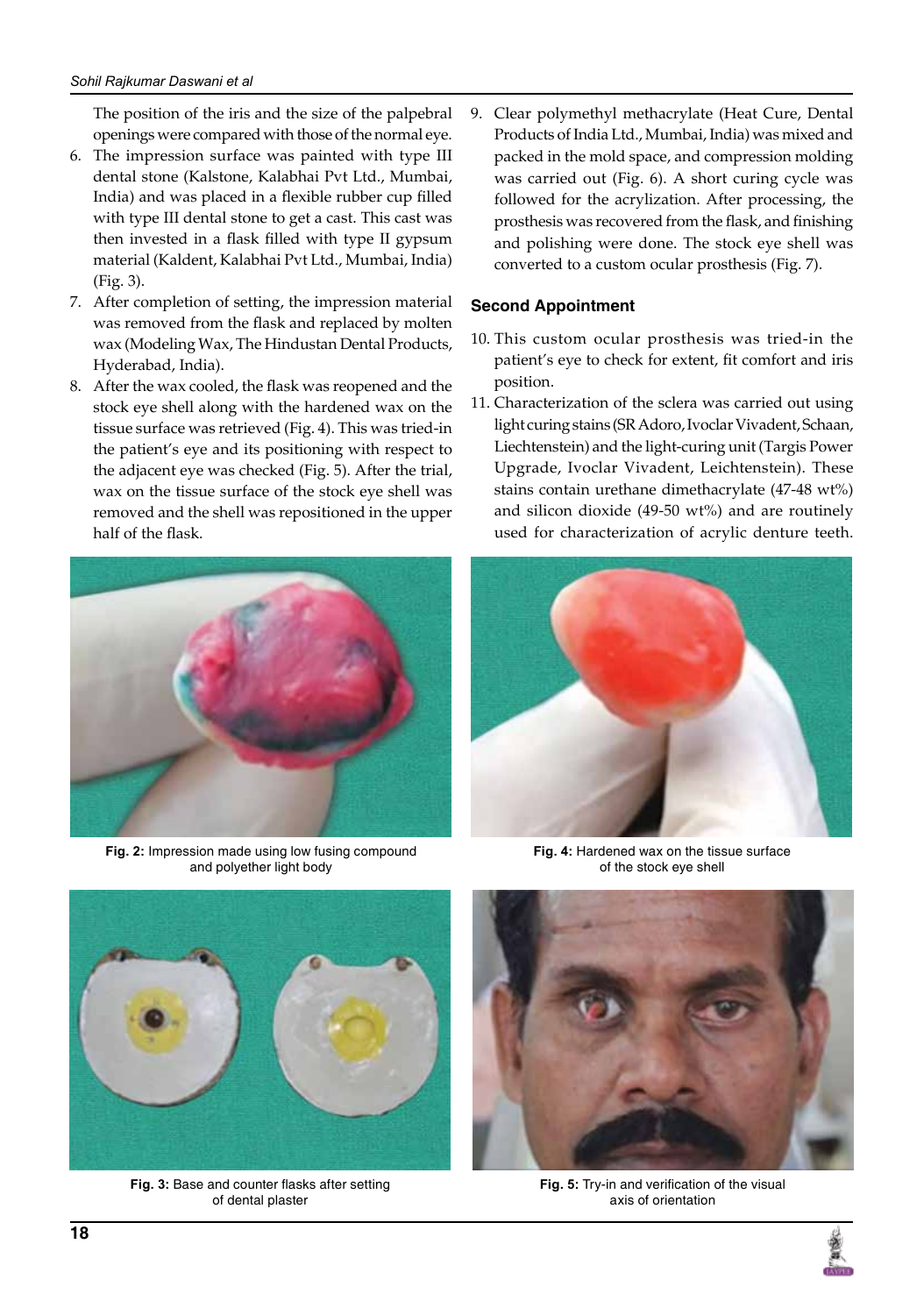*A Simplified Technique for Fabrication and Characterization of a Custom Ocular Prosthesis using Light-cured Stains*



**Fig. 6:** Clear heat-cured acrylic resin packed into mold space

- 12. The scleral part of the prosthesis was painted with the light curing stains using a fine artist's brush to match the sclera of the contralateral eye (Fig. 8). According to manufacturer recommendations, the stains on the prosthesis were first photoactivated for 40 seconds (Quick curing unit, Ivoclar Vivadent, Leichtenstein). The prosthesis was then placed in the Targis Power Upgrade unit for 16 minutes under light and vacuum to complete the polymerization.
- 13. After cleaning the prosthesis with mild soap, the prosthesis was delivered to the patient (Fig. 9).

### **Discussion**

In this technique, the tissue surface of the stock eye shell was modified and acted as the final impression which helped in maintaining the position of the iris at the impression stage itself. This obviated the need for complex iris positioning techniques<sup>5-7</sup>.

The conventional techniques $1-4$  for characterization of the sclera using acrylic paints and red rayon filaments



**Fig. 7:** Stock eye shell converted into a custom ocular prosthesis

requires an additional layer of heat cure acrylic resin to be processed over the paint as a protective covering. This often leads to smudging of the paint and a dull appearance of the final prosthesis. Also, the additional protective layer of acrylic required, after processing of the prosthesis, makes it difficult to predict the final contour of the prosthesis.

In this technique, the above problems have been overcome with the use of light-cured resin-based stains. The characterization of the sclera can be completed chairside as the stains have a short final curing time of 16 minutes. They do not require an additional protective layer after final curing, thus, the colors do not appear dull after curing and it does not alter the final contour of the prosthesis.

The primary limitation of this technique is the need for specialized equipment like the Targis Power Upgrade light-curing unit, which is uncommon in private clinics. Also, the long-term stability of these resin-based stains in the orbital environment is still to be evaluated.



**Fig. 8:** Painting of the sclera with stains **Fig. 9:** Final prosthesis